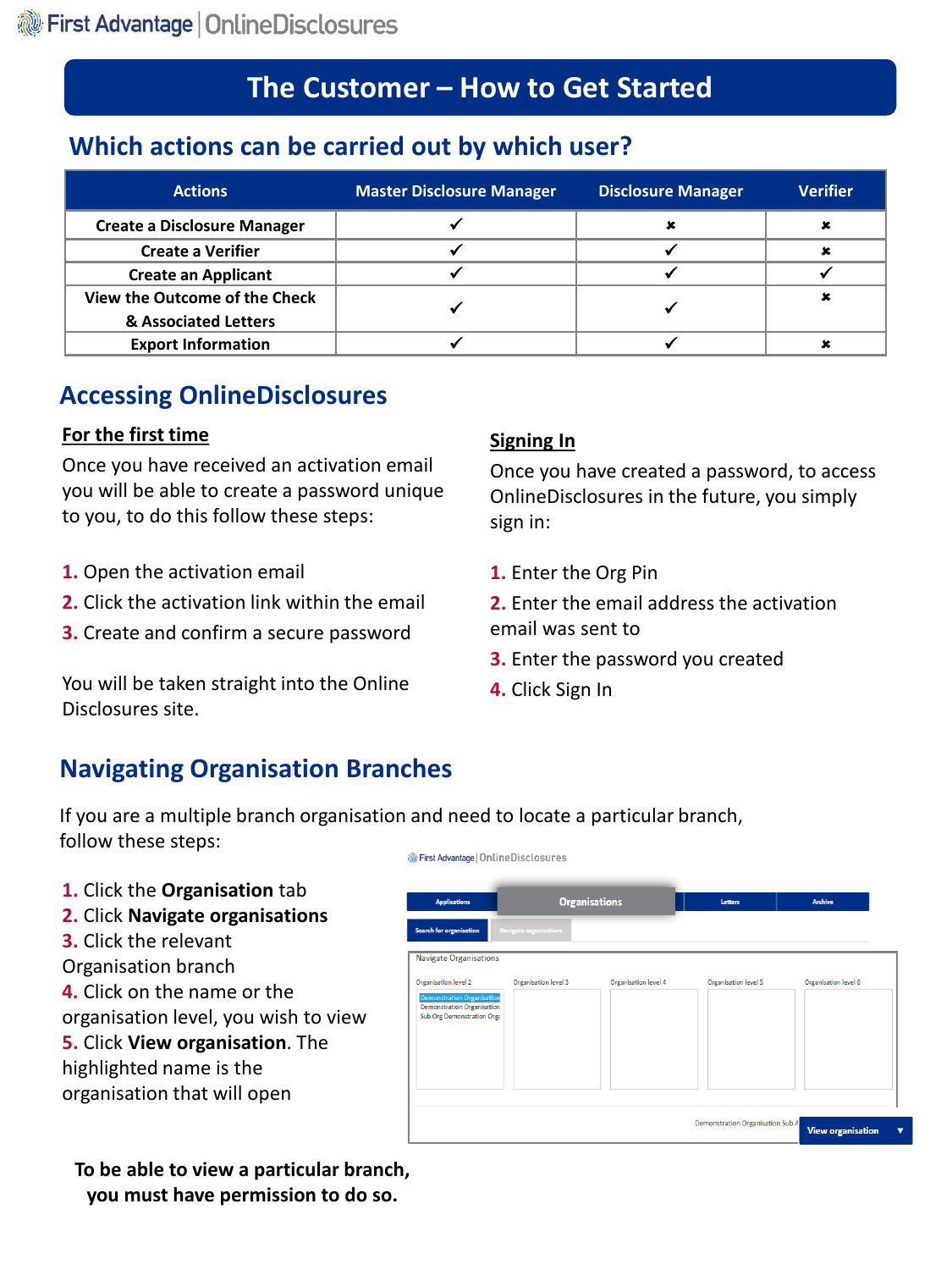# **The Customer – How to Get Started**

#### **Creating an Applicant**

To add an applicant, ensure you are in the correct organisation branch (see above) and follow these steps:

- **1.** Click on Organisation Tab
- **2.** Click Organisation Actions
- **3.** Click Create Online Applicant
- **4.** Enter the Applicants name and email address
- **5.** Click Create applicant
- **An activation email will be sent to the email address provided.**

| First Advantage   Online Disclosures           |                       |                                |                |                                           |                 |
|------------------------------------------------|-----------------------|--------------------------------|----------------|-------------------------------------------|-----------------|
| <b>Applications</b>                            | <b>Organisations</b>  | <b>Payments</b>                | <b>Letters</b> | <b>Archive</b>                            |                 |
| ≮ To search/navigate to organisation structure |                       |                                |                | Organisation actions $\sqrt{\phantom{a}}$ |                 |
| Demonstration Org > Create Online Applicant    |                       |                                |                | Organisation<br>$\check{~}$               |                 |
| <b>Organisation Details</b>                    |                       | <b>Create Online Applicant</b> | Position       |                                           |                 |
| <b>Verifiers &amp; Disclosure Managers</b>     | Applicant name        |                                |                | <b>Childcare Assistant</b><br>$\check{ }$ |                 |
| <b>Email Management</b>                        |                       | ▣                              |                | Applicant volunteer:                      | No              |
|                                                | Email address         |                                |                | Product type:                             | <b>ENHANCED</b> |
|                                                |                       |                                |                | DBS Childrens Barred List:                | Yes             |
|                                                | Confirm email address |                                |                | <b>DBS Adult's Barred List:</b>           | No              |
|                                                | Verification Method   |                                |                | <b>DBS Adult First:</b>                   | No              |
|                                                | Organisation          | ◡                              |                | Work at home:                             | <b>No</b>       |
|                                                | Position              |                                | Workforce:     |                                           | Child           |
|                                                | Select Option         | $\checkmark$                   | Edit           |                                           |                 |
|                                                | Create applican       | Cancel                         |                |                                           |                 |
|                                                |                       |                                |                | <b>Create applicant</b><br>Cancel         |                 |

## **Re-sending an Activation Email**

| First Advantage   OnlineDisclosures                                                                                                                                                                 |                      |                                    |                            |                                              |                         |   |                   |                                        |
|-----------------------------------------------------------------------------------------------------------------------------------------------------------------------------------------------------|----------------------|------------------------------------|----------------------------|----------------------------------------------|-------------------------|---|-------------------|----------------------------------------|
| <b>Applications</b>                                                                                                                                                                                 | <b>Organisations</b> |                                    | <b>Payments</b>            |                                              | <b>Letters</b>          |   |                   | <b>Archive</b>                         |
| <to navigate="" organisation="" search="" structure<="" th="" to=""><th></th><th></th><th></th><th></th><th></th><th></th><th></th><th><b>Organisation actions</b><br/><math>\cdot</math></th></to> |                      |                                    |                            |                                              |                         |   |                   | <b>Organisation actions</b><br>$\cdot$ |
| Demonstration Org > Non Activated Users                                                                                                                                                             |                      |                                    |                            |                                              |                         |   |                   | <b>Create verifier</b>                 |
|                                                                                                                                                                                                     |                      |                                    | <b>Non-Activated Users</b> |                                              |                         |   |                   | Create online applicant                |
| <b>Organisation Details</b>                                                                                                                                                                         |                      |                                    |                            |                                              |                         |   |                   | Non-Activated users                    |
| <b>Verifiers &amp; Disclosure Managers</b>                                                                                                                                                          | <b>Select</b>        | <b>Org Pin</b>                     | <b>Full Name</b>           | Email                                        |                         |   | <b>Created On</b> | <b>Invited On</b>                      |
| <b>Email Management</b>                                                                                                                                                                             | Ω                    | 127488                             | test applicant             |                                              | stephanie.humphreys1@gb | A | 25 Mar 2021       | 25 Mar 2021                            |
|                                                                                                                                                                                                     |                      | <b>Re-send Activation Email(s)</b> |                            | golc.com<br><b>Remove users(s) from list</b> |                         |   |                   |                                        |

If the applicant cannot locate the email or has deleted it in error . Follow these steps:

- **1.** Click the Organisation tab
- **2.** Click on Organisation actions
- **3.** Click Non-Activated users
- **4.** Select the relevant applicant
- **5.** Click Re-send Activation Email

#### **An activation email will be sent to the email address provided.**

### **Creating Disclosure Managers/Verifiers**

To add a DM or Verifier, follow these steps:

- **1.** Click on the Organisation Tab
- **2.** Click Organisation Actions
- **3.** Select either Create Disclosure Manager OR Create verifier
- **4.** Enter the individuals' full name and email.
- **5.** Click Save

#### **An activation email will be sent to the email provided.**

#### First Advantage | Online Disclosures

| <b>Applications</b>                                                                                                                            | <b>Organisations</b>                      | <b>Payments</b>                 | <b>Letters</b>                        | <b>Archive</b>                         |
|------------------------------------------------------------------------------------------------------------------------------------------------|-------------------------------------------|---------------------------------|---------------------------------------|----------------------------------------|
| <to navigate="" organisation="" search="" structure<="" th="" to=""><th></th><th></th><th></th><th><b>Organisation actions</b><br/>۰</th></to> |                                           |                                 |                                       | <b>Organisation actions</b><br>۰       |
|                                                                                                                                                |                                           |                                 |                                       | Create verifier                        |
| Demonstration Org > Create Verifier                                                                                                            |                                           |                                 |                                       | Create online applicant                |
| <b>Organisation Details</b>                                                                                                                    | <b>Create Verifier</b>                    |                                 |                                       | Non-Activated users                    |
| <b>Verifiers &amp; Disclosure Managers</b>                                                                                                     | <b>Verifier Details</b>                   | Verifier name                   |                                       |                                        |
| <b>Email Management</b>                                                                                                                        |                                           |                                 |                                       | $\begin{array}{c} \square \end{array}$ |
|                                                                                                                                                |                                           | Require login                   |                                       |                                        |
|                                                                                                                                                |                                           | a Yes o No                      |                                       |                                        |
|                                                                                                                                                |                                           | <b>Email address</b>            |                                       |                                        |
|                                                                                                                                                |                                           |                                 |                                       |                                        |
|                                                                                                                                                |                                           | Confirm email address           |                                       |                                        |
|                                                                                                                                                |                                           |                                 |                                       |                                        |
|                                                                                                                                                |                                           | Contact phone number (Optional) |                                       |                                        |
|                                                                                                                                                |                                           |                                 |                                       |                                        |
|                                                                                                                                                |                                           |                                 |                                       |                                        |
|                                                                                                                                                |                                           |                                 |                                       |                                        |
|                                                                                                                                                | <b>Verifier Address</b><br><b>Details</b> | <b>Copy main address</b>        |                                       |                                        |
|                                                                                                                                                |                                           | Postcode (Optional)             |                                       |                                        |
|                                                                                                                                                |                                           |                                 | Find<br><b>Enter address manually</b> |                                        |
|                                                                                                                                                |                                           | Save                            | Cancel                                |                                        |